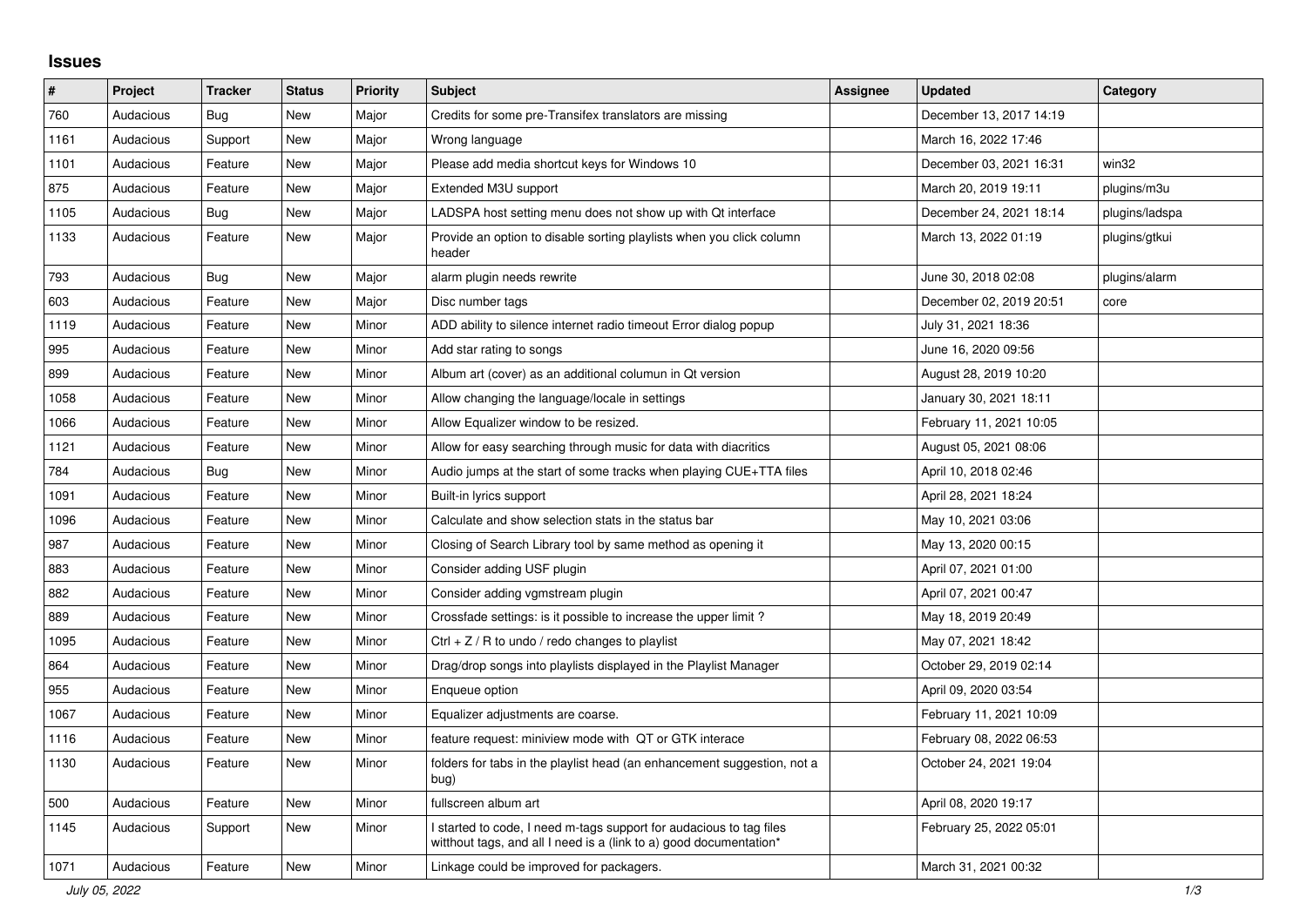| $\vert$ # | Project   | <b>Tracker</b> | <b>Status</b> | <b>Priority</b> | <b>Subject</b>                                                                                      | <b>Assignee</b> | <b>Updated</b>          | Category            |
|-----------|-----------|----------------|---------------|-----------------|-----------------------------------------------------------------------------------------------------|-----------------|-------------------------|---------------------|
| 1151      | Audacious | Feature        | New           | Minor           | Load balance XSPF tracks with multiple location URIs                                                |                 | January 28, 2022 19:10  |                     |
| 1093      | Audacious | Feature        | <b>New</b>    | Minor           | Make the Song Dialog (Qt) window wider by default                                                   |                 | May 17, 2021 15:36      |                     |
| 1057      | Audacious | Feature        | New           | Minor           | Matroska (mka) chapter support                                                                      |                 | August 27, 2021 22:54   |                     |
| 1160      | Audacious | Feature        | New           | Minor           | Ogg Opus support for streams                                                                        |                 | March 11, 2022 18:09    |                     |
| 873       | Audacious | Feature        | New           | Minor           | Optionally make "previous track" restart current track                                              |                 | June 08, 2021 22:55     |                     |
| 51        | Audacious | Feature        | New           | Minor           | Option to inhibit suspend                                                                           |                 | February 13, 2021 09:23 |                     |
| 924       | Audacious | Feature        | New           | Minor           | Option to replace playlist contents by drag and drop                                                |                 | December 02, 2019 20:15 |                     |
| 1099      | Audacious | Feature        | New           | Minor           | Per-track ReplayGain shouldn't be enabled by default                                                |                 | May 09, 2021 13:41      |                     |
| 1048      | Audacious | Feature        | New           | Minor           | PipeWire support                                                                                    |                 | May 04, 2022 19:36      |                     |
| 1170      | Audacious | Feature        | New           | Minor           | Playback mode button                                                                                |                 | April 22, 2022 16:01    |                     |
| 1154      | Audacious | Support        | New           | Minor           | Playlist column Headers                                                                             |                 | March 06, 2022 16:06    |                     |
| 907       | Audacious | Feature        | New           | Minor           | QtNetwork-based HTTP client                                                                         |                 | October 26, 2019 13:41  |                     |
| 996       | Audacious | Feature        | New           | Minor           | Refine playlists when searching (search all playlists)                                              |                 | June 16, 2020 09:58     |                     |
| 918       | Audacious | Feature        | New           | Minor           | Replace libguess with libuchardet                                                                   |                 | November 19, 2019 05:50 |                     |
| 1097      | Audacious | Feature        | <b>New</b>    | Minor           | Replace the volume button with a horizontal scale                                                   |                 | May 17, 2021 00:21      |                     |
| 1013      | Audacious | Feature        | New           | Minor           | Request re Album Art using music file metatag                                                       |                 | August 03, 2020 22:48   |                     |
| 1092      | Audacious | Feature        | New           | Minor           | Reread metadata on play option                                                                      |                 | April 30, 2021 03:35    |                     |
| 1148      | Audacious | Feature        | New           | Minor           | Save the dimensions of the open-file dialogue window                                                |                 | January 18, 2022 14:43  |                     |
| 1131      | Audacious | Feature        | New           | Minor           | Selection of songs via selection field/bar (as in Clementine)                                       |                 | October 31, 2021 12:41  |                     |
| 973       | Audacious | <b>Bug</b>     | New           | Minor           | "snd_pcm_recover failed" alsa error and "String leaked" warnings                                    |                 | August 28, 2021 08:52   |                     |
| 1047      | Audacious | Feature        | New           | Minor           | Stop playing after any chosen track                                                                 |                 | December 29, 2020 01:23 |                     |
| 956       | Audacious | Feature        | New           | Minor           | Stream to chromecast                                                                                |                 | January 11, 2021 01:19  |                     |
| 908       | Audacious | Feature        | New           | Minor           | Use QtXml instead of libxml2                                                                        |                 | October 26, 2019 14:21  |                     |
| 870       | Audacious | Feature        | New           | Minor           | View > Show Playlist and View > Show Playback Controls                                              |                 | November 15, 2021 22:48 |                     |
| 1011      | Audacious | Feature        | New           | Minor           | Visible separator of folders in the playlist                                                        |                 | July 18, 2020 16:10     |                     |
| 1134      | Audacious | Feature        | New           | Minor           | Web interface remote control                                                                        |                 | November 04, 2021 06:57 |                     |
| 1164      | Audacious | Support        | New           | Minor           | Wheel mouse on tray icon do not change volume / context windows do<br>not appear (with cover)       |                 | March 19, 2022 13:17    |                     |
| 196       | Audacious | <b>Bug</b>     | New           | Minor           | Wrong channel map when doing surround playback                                                      |                 | April 13, 2021 03:48    |                     |
| 859       | Audacious | <b>Bug</b>     | New           | Minor           | wsz skins cannot be used on Windows                                                                 |                 | January 01, 2020 02:48  | win32               |
| 975       | Audacious | <b>Bug</b>     | New           | Minor           | Segfault/leak on exit with streamtuner enabled                                                      | Ariadne Conill  | May 01, 2020 00:17      | plugins/streamtuner |
| 969       | Audacious | Feature        | New           | Minor           | streamtuner plugin: Please add column-sortability, or at least sort<br>alphabetically by 1st column |                 | June 16, 2020 09:54     | plugins/streamtuner |
| 1088      | Audacious | Feature        | New           | Minor           | plugin: status icon: ADD option to select tray mouse Middle Click action                            |                 | April 11, 2021 12:05    | plugins/statusicon  |